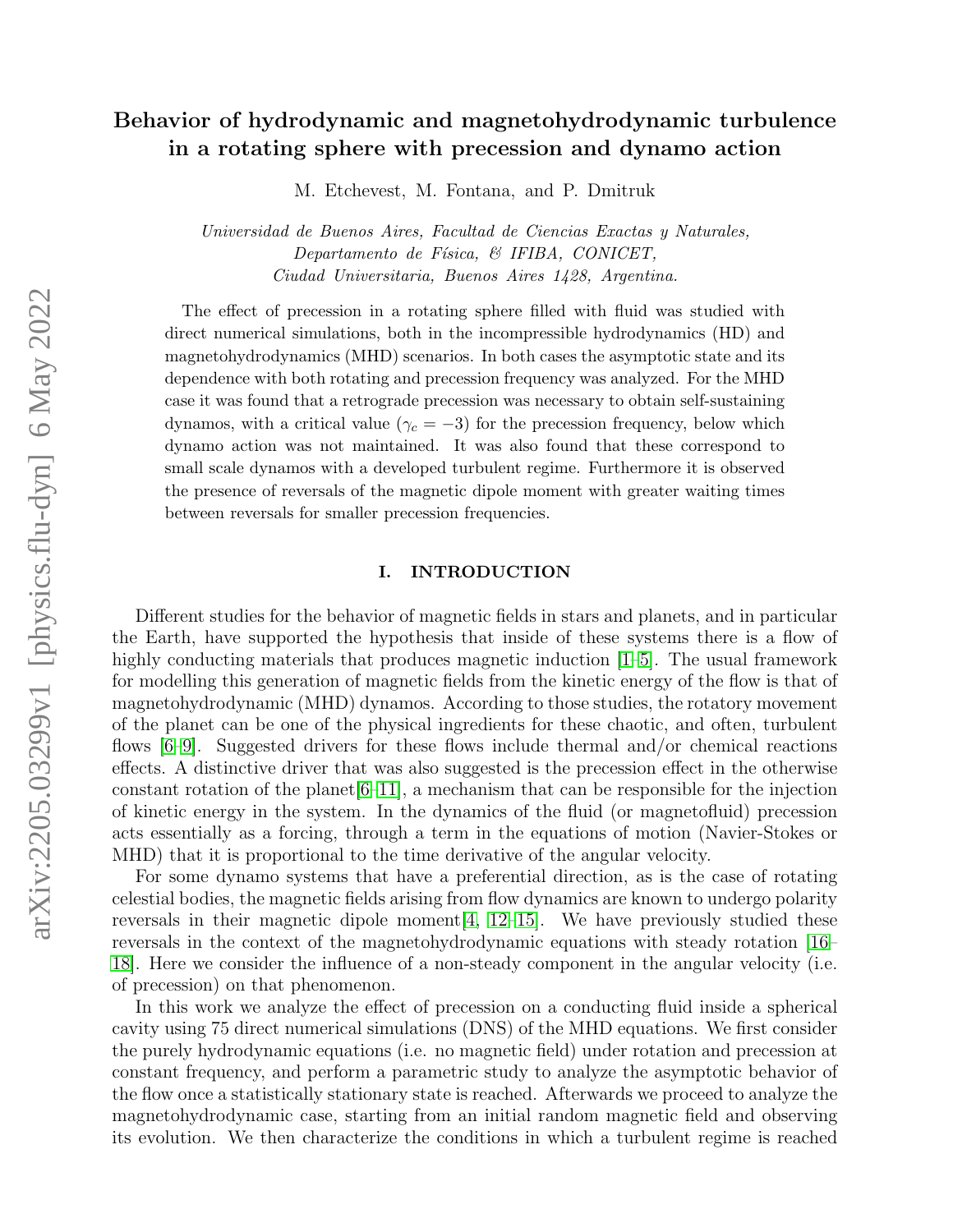The organization of the paper is as follows. Section [II](#page-1-0) contains the model equations, including the initial conditions, and a description of the numerical method employed in the simulations. The results for these numerical simulations are found in section [III,](#page-5-0) distinguishing between the hydrodynamics (HD) and magnetohydrodynamics (MHD) cases. Finally, in the section [IV](#page-11-0) we summarize the main results of this study.

# <span id="page-1-4"></span><span id="page-1-1"></span><span id="page-1-0"></span>II. SIMULATION SETUP

#### A. Model equations and numerical scheme

In this work we study a rotating spherical domain  $V$  filled with an incompressible conducting fluid. The boundary is considered to be rotating in a non-steady way (i.e. precessing), with an angular velocity  $\Omega = \Omega_0[\cos(\gamma t)\sin(\alpha)\hat{x} + \sin(\gamma t)\sin(\alpha)\hat{y} + \cos(\alpha)\hat{z}]$ , where  $\Omega_0$  is the amplitude of the angular velocity,  $\gamma$  its precession frequency and  $\alpha$  its precession angle. The density of the fluid is taken to be uniform and equal to unity. In a non-inertial reference frame that rotates fixed with the domain's boundary, the usual magnetohydrodynamic equations can be written as follows

$$
\frac{\partial v}{\partial t} = v \times \omega - \nabla \mathcal{P} + \mathbf{J} \times \mathbf{B} + \nu \nabla^2 v - 2\Omega \times v + \mathbf{r} \times \dot{\Omega}, \tag{1}
$$

$$
\frac{\partial \mathbf{B}}{\partial t} = \mathbf{\nabla} \times (\mathbf{v} \times \mathbf{B}) + \eta \nabla^2 \mathbf{B},\tag{2}
$$

$$
\nabla \cdot \mathbf{v} = 0,\tag{3}
$$

<span id="page-1-2"></span>
$$
\nabla \cdot \mathbf{B} = 0,\tag{4}
$$

where v,  $\omega$  and B are the velocity, vorticity and magnetic fields respectively.  $J = \nabla \times B$ is the current density, the total pressure is  $P$ , and  $\nu$  and  $\eta$  are the kinematic viscosity and the magnetic diffusivity. r is the position vector, whereas  $\dot{\Omega}$  is the time derivative of the angular velocity. Note that the last term in the RHS of Eq. [\(1\)](#page-1-1) correspond to the precession term. All quantities are expressed in dimensionless Alfvénic units.

The boundary conditions that we consider are that the normal components of  $v, B, \omega$ and J must all vanish in the surface of the spherical domain,  $r = R = 1$  (using the ratio of the sphere R to normalize lengths). The vanishing normal component of  $\bf{v}$  represents the fact that there is no mass flux across the surface, whereas the vanishing normal components of B and J can be regarded as modelling a thin layer of dielectric material that is coated on the outside by a perfect conductor. Finally, the condition that results in a vorticity field tangential to the surface is implied by, but does not imply, no-slip boundary conditions.

For the boundary conditions under consideration, the total energy balance is determined as

<span id="page-1-3"></span>
$$
\frac{dE}{dt} = \int_{V} \boldsymbol{v} \cdot (\boldsymbol{r} \times \dot{\boldsymbol{\Omega}}) dV - 2\nu Z + \int_{V} \eta |\boldsymbol{J}|^{2} dV + \int_{S} \nu(\boldsymbol{v} \times \boldsymbol{\omega}) \cdot \hat{\boldsymbol{n}} dS, \tag{5}
$$

where  $\hat{\boldsymbol{n}}$  is an outward-pointing unit vector normal to the sphere's surface. This equation can be obtained from the dynamical Eqs.  $(1)-(4)$  $(1)-(4)$  $(1)-(4)$  after multiplying by the velocity v and the magnetic field  $\boldsymbol{B}$  respectively and integrating in volume space to obtain the total energy

$$
E = \frac{1}{2} \int_{V} \boldsymbol{v}^2 + \boldsymbol{B}^2 dV \tag{6}
$$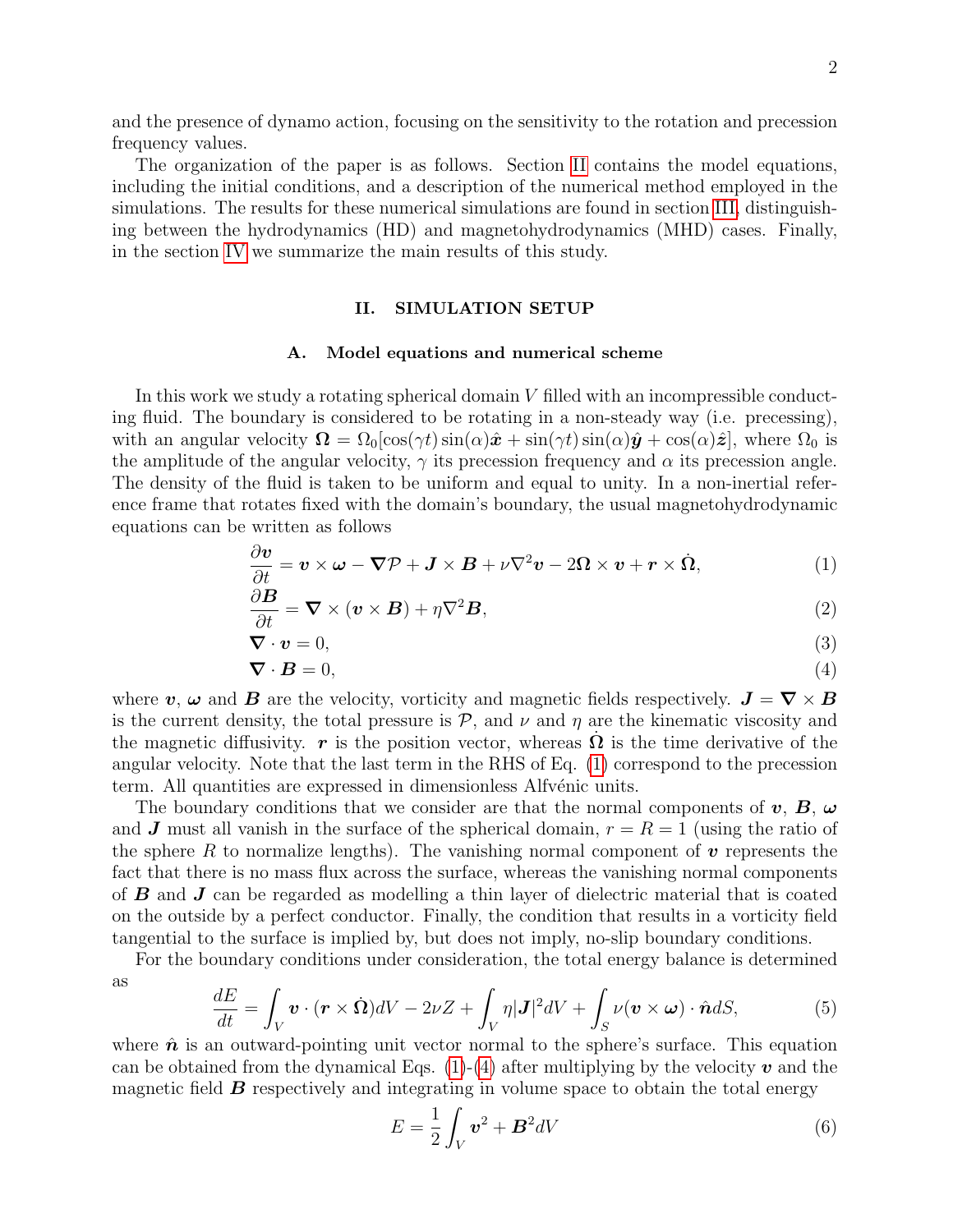The right hand side of equation [5](#page-1-3) contains the injection energy  $\epsilon$  given, by the precession term (first term containing the time derivative of the angular velocity), and dissipative terms like the fluid volume dissipation that involves the enstrophy  $Z = 1/2 \int_V |\omega|^2 dV$ , the magnetic field dissipation involving the current density. The surface term corresponds to the injection or dissipation of energy through the boundary. This energy balance equation will be the base for the scaling models presented in the forthcoming sections.

We numerically integrate Eqs. [\(1\)](#page-1-1)-[\(4\)](#page-1-2) for the magnetohydrodynamic case and with null  $\bm{B}$ for the purely hydrodynamic case using the SPHERE code [\[19\]](#page-13-6). In both scenarios we expand  $\boldsymbol{v}$  and  $\boldsymbol{B}$  in terms of Chandrasekhar-Kendall (CK) functions which constitute a spectral basis, as reported in [\[20,](#page-13-7) [21\]](#page-13-8). These functions are the eigenfunctions of the curl with linear eigenvalue, so they obey the following expression:

<span id="page-2-0"></span>
$$
\nabla \times \boldsymbol{K}_i = k_i \boldsymbol{K}_i. \tag{7}
$$

Equation [\(7\)](#page-2-0) can be converted into a vector Helmholtz equation, for which three indices q, l and m are needed to express all the solutions. The vector fields  $K_i$  can be succinctly expressed as

$$
\boldsymbol{K}_{qlm} = k_{ql} (\boldsymbol{\nabla} \times \psi_{qlm} \hat{\boldsymbol{r}}) + \boldsymbol{\nabla} \times (\boldsymbol{\nabla} \times \psi_{qlm} \hat{\boldsymbol{r}}), \tag{8}
$$

with  $\psi_{qlm}$  a solution to the scalar Helmholtz equation. Considering that our spherical domain contains the origin, the collection  $\psi_{\text{qlm}}$  is given by

$$
\psi_{qlm} = C_{ql} j_l(|k_{ql}|r) Y_l^m(\theta, \varphi).
$$
\n(9)

where  $j_l$  is the spherical Bessel function of order l and  $Y_l^m$  is the spherical harmonic of degree l and order m.  $C_{ql}$  is a normalization constant which we adjust for the base components to be orthonormal to each other with respect to the usual inner product. The indices are limited as follows:  $l$  and  $m$  must obey usual rules for spherical harmonic indexing, that is  $l > 1$  and  $-l < m < l$ , whereas the index q can be any integer except for  $q = 0$ . Considering this, if the fields are decomposed using the CK basis, their eigenvalues are  $k_{ql}$  and satisfy  $k_{-ql} = k_{ql}$  and hence CK functions with opposing values of the index q correspond to fields with opposing helicity. Making an analogy with a Fourier decomposition, the eigenvalues  $k_{ql}$  can be thought of as an analog of the wavenumber. The velocity and magnetic field can be therefore expressed as

$$
\boldsymbol{v}(\boldsymbol{r},t) = \sum_{\substack{q=-\infty\\q\neq 0}}^{\infty} \sum_{l=1}^{\infty} \sum_{m=-l}^{l} \xi_{qlm}^{v}(t) \boldsymbol{K}_{qlm}(\boldsymbol{r}), \qquad (10)
$$

<span id="page-2-2"></span><span id="page-2-1"></span>
$$
\boldsymbol{B}(\boldsymbol{r},t) = \sum_{\substack{q=-\infty\\q\neq 0}}^{\infty} \sum_{l=1}^{\infty} \sum_{m=-l}^{l} \xi_{qlm}^{B}(t) \boldsymbol{K}_{qlm}(\boldsymbol{r}). \tag{11}
$$

The coefficients  $\xi_i^v$  and  $\xi_i^B$  only depend on time and to obtain its evolution we use Eqs. [\(1\)](#page-1-1) and [\(2\)](#page-1-4) but with the fields expanded in the CK basis, obtaining the following set of ordinary differential equations

$$
\frac{d\xi_n^u}{dt} = \sum_{ij} k_j I_{ij}^n \left( \xi_i^u \xi_j^u - \xi_i^B \xi_j^B \right) + 2 \sum_i \xi_i^u \Omega \cdot \mathcal{O}_i^n - \nu k_n^2 \xi_n^u + \mathcal{B}_n \delta_{l,1},\tag{12}
$$

$$
\frac{d\xi_n^B}{dt} = \sum_{ij} k_n I_{ij}^n \xi_i^u \xi_j^B - \eta k_n^2 \xi_n^B. \tag{13}
$$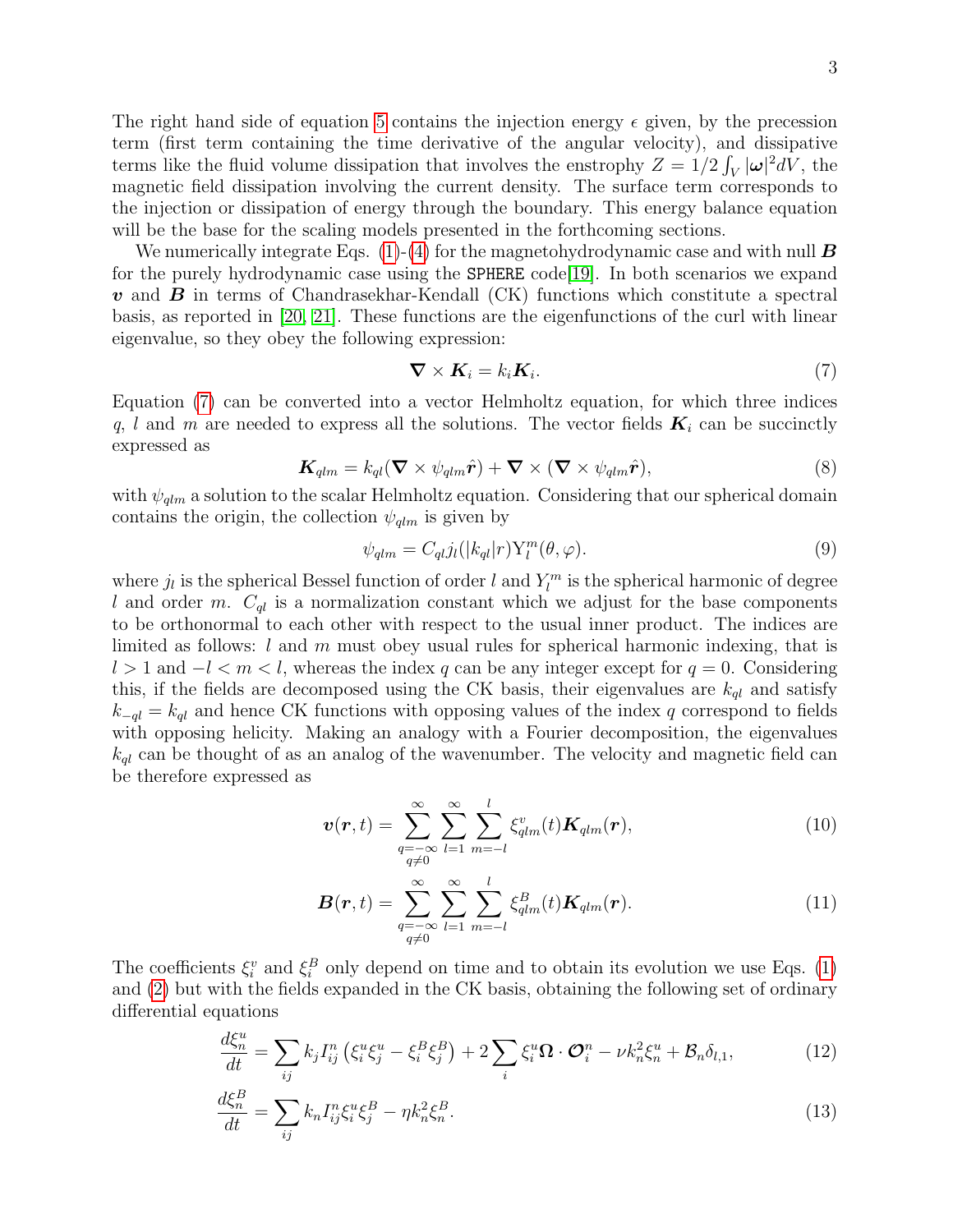Here, for notation clarity, n, i and j each represent a  $(q, l, m)$ , and  $I_{ij}^n$  and  $\mathcal{O}_i^n$  are coupling arrays which obey the following expressions

$$
I_{ij}^n = \int_V \boldsymbol{K}_n^* \cdot (\boldsymbol{K}_i \times \boldsymbol{K}_j) dV,
$$
\n(14)

$$
\mathcal{O}_i^n = \int_V \mathbf{K}_n^* \times \mathbf{K}_i dV. \tag{15}
$$

On the other hand, the term that comes from the forcing given by the precession is defined as

$$
\mathcal{B}_n = 4\sqrt{\frac{\pi}{3}} C_{q,l} \operatorname{sg}(k_{q,l}) j'_l(|k_{q,l}|) \left( \dot{\Omega}_z \delta_{m,0} - \frac{1}{\sqrt{2}} (\dot{\Omega}_x - i \dot{\Omega}_y) \delta_{m,1} \right)
$$
(16)

with sg the sign function and  $\delta$  the Kronecker delta.

To solve Eqs. [\(12\)](#page-2-1) and [\(13\)](#page-2-2) in a computer, a numerical resolution  $q_{\text{max}}$  and  $l_{\text{max}}$  has to be chosen. Given a fixed resolution, all the normalization constant  $C_{ql}$ , the eigenvalues  $k_i$ and the coupling arrays  $I_{ij}^n$  and  $\mathcal{O}_i^n$  are computed. These tables can then be stored and used for the computation of the time-dependent coefficients. Due to the high precision used in the spatial discretization (i.e. the CK basis) Eqs. [\(12\)](#page-2-1) and [\(13\)](#page-2-2) are integrated in time employing a fourth-order Runge-Kutta scheme.

#### B. Simulations performed

We carried out 75 direct numerical simulations, varying different parameters, as explained below. All of the simulations used  $q_{\text{max}} = l_{\text{max}} = 7$ , which implies that 882 expansion coefficients are evolved in time. The temporal resolution was  $\Delta t = 10^{-3}$ . Half of the simulations were for the hydrodynamic case and the other half for the magnetohydrodynamic case.

The initial conditions for the HD case consisted of exciting only the following helical modes:

$$
\xi_{qlm}^{v}\Big|_{t=0} = 0.3 \text{ with } \begin{cases} q = \pm 1, \pm 2\\ l = 1, 2\\ m = 1, 2 \end{cases}
$$
 (17)

Here, the 0.3 value was chosen *ad hoc* seeking to approximately normalize the initial energy.

The angular speed  $\Omega_0$ , the precession frequency  $\gamma$  and the kinematic viscosity  $\nu$  were varied in each simulation. Table [I](#page-4-0) contains the simulations that we show in the figures in Section [III](#page-5-0) with their corresponding names (ID) and relevant adimensional parameters. The different  $\nu$  values considered were the following ones:  $\nu = 0.01$ ,  $\nu = 0.03$ ,  $\nu = 0.06$  and finally  $\nu = 0.1$ . It should be noted that not all the simulations are contained in the table, for better understanding only those shown in the figures are included. Other parameters that appear in the table are the initial Reynolds number  $(Re_0)$ , the final Reynolds number  $(Re_f)$ , the Ekman number (*Ek*), the final Rossby number ( $Ro<sub>f</sub>$ ) and the Poincaré number (*Po*). All of them were calculated considering the sphere radius as the length scale. Those characteristic numbers differ according to the moment of the run in which the typical velocity is computed. The final velocity was determined as the time average of the flow speed in the time window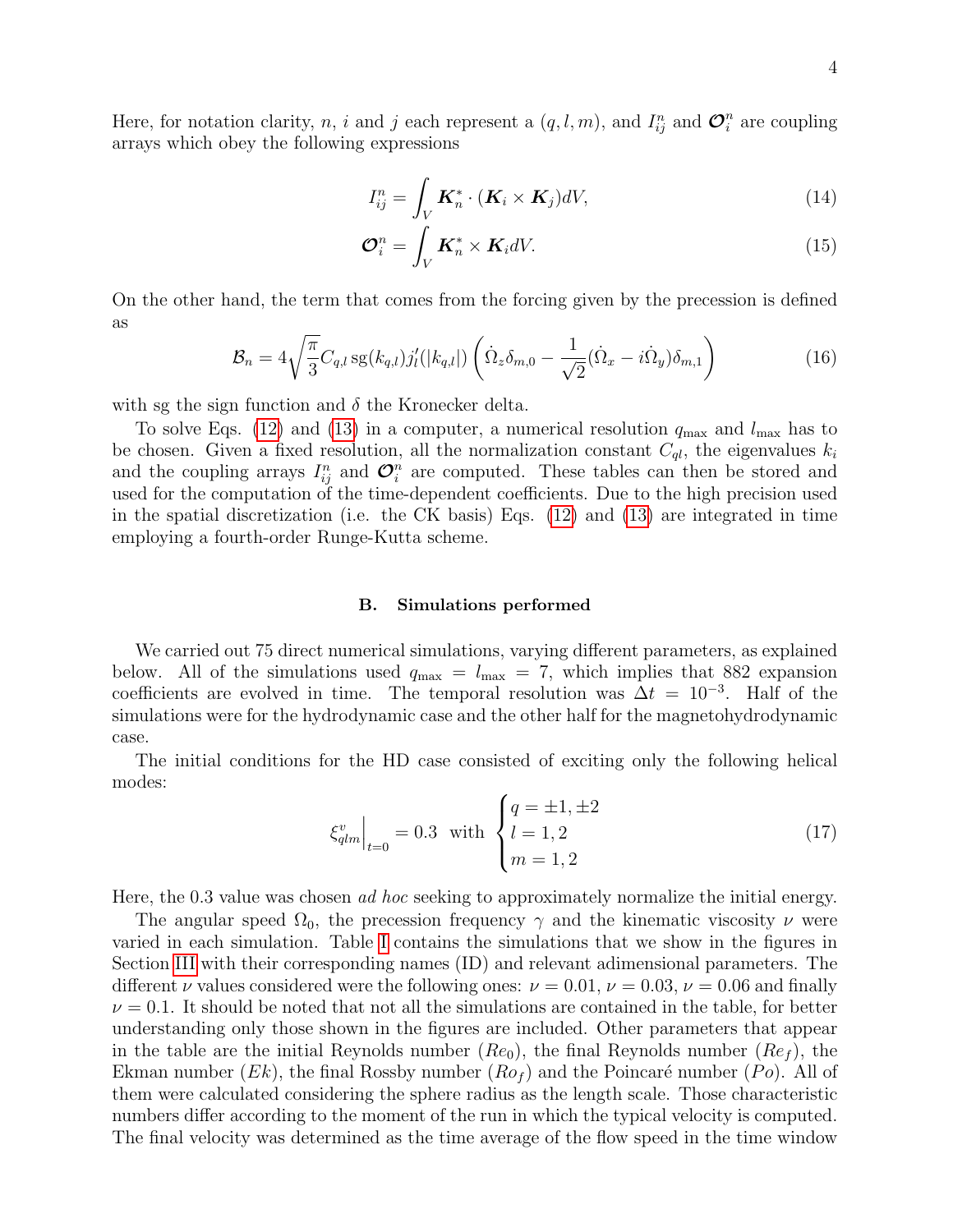where the kinetic energy is steady. The parameters can be calculated as:

$$
Re_f = \frac{v_f R}{\nu},
$$
  
\n
$$
Ek = \frac{\nu}{R^2 \Omega_0},
$$
  
\n
$$
Ro_f = \frac{v_f}{R \Omega_0},
$$
  
\n
$$
Po = \frac{|\gamma|}{\Omega_0}.
$$
\n(18)

The table also includes  $Re_0$ , which is defined similarly to  $Re_f$  but changing the final velocity  $v_f$  for the initial velocity  $v_0$ . As indicated Po is the ratio between the precession frequency and the angular velocity.

<span id="page-4-0"></span>

| ID   | $\Omega_0$     | $\gamma$     | $P_{O}$              | $Re_0$              | Re <sub>f</sub>      | Ek                   | Ro <sub>f</sub>      |
|------|----------------|--------------|----------------------|---------------------|----------------------|----------------------|----------------------|
| HD01 | $\mathbf{1}$   | 0.1          | $1.0 \times 10^{-1}$ | $1.0 \times 10^{2}$ | $1.2\times10^{0}$    | $1.0 \times 10^{-2}$ | $1.2 \times 10^{-2}$ |
| HD02 | $\overline{4}$ | 0.1          | $2.5 \times 10^{-2}$ | $1.0 \times 10^{2}$ | $2.0 \times 10^{0}$  | $2.5 \times 10^{-3}$ | $5.0\times10^{-3}$   |
| HD03 | 10             | 0.1          | $1.0 \times 10^{-2}$ | $1.0 \times 10^{2}$ | $2.1\times10^{0}$    | $1.0 \times 10^{-3}$ | $2.1 \times 10^{-3}$ |
| HD04 | $\mathbf{1}$   | $\mathbf{1}$ | $1.0 \times 10^{0}$  | $1.0\times10^2$     | $9.7 \times 10^{0}$  | $1.0 \times 10^{-2}$ | $9.7 \times 10^{-2}$ |
| HD05 | 4              | $\mathbf{1}$ | $2.5 \times 10^{-1}$ | $1.0 \times 10^{2}$ | $1.7 \times 10^{1}$  | $2.5 \times 10^{-3}$ | $4.2\times10^{-2}$   |
| HD06 | 10             | $\mathbf{1}$ | $1.0 \times 10^{-1}$ | $1.0 \times 10^{2}$ | $2.0 \times 10^{1}$  | $1.0 \times 10^{-3}$ | $2.0 \times 10^{-2}$ |
| HD07 | $\mathbf{1}$   | 10           | $1.0\times10^{1}$    | $1.0 \times 10^{2}$ | $1.8 \times 10^{1}$  | $1.0 \times 10^{-2}$ | $1.8 \times 10^{-1}$ |
| HD08 | $\overline{4}$ | 10           | $2.5\times10^{0}$    | $1.0 \times 10^{2}$ | $5.7 \times 10^1$    | $2.5 \times 10^{-3}$ | $1.4 \times 10^{-1}$ |
| HD09 | 10             | 10           | $1.0 \times 10^{0}$  | $1.0 \times 10^{2}$ | $1.1 \times 10^{2}$  | $1.0 \times 10^{-3}$ | $1.1 \times 10^{-1}$ |
| HD10 | $\mathbf{1}$   | 0.1          | $1.0 \times 10^{-1}$ | $3.5 \times 10^1$   | $4.1 \times 10^{-1}$ | $3.0 \times 10^{-2}$ | $1.2\times10^{-2}$   |
| HD11 | $\overline{4}$ | 0.1          | $2.5 \times 10^{-2}$ | $3.5 \times 10^1$   | $6.2 \times 10^{-1}$ | $7.5 \times 10^{-3}$ | $4.6 \times 10^{-3}$ |
| HD12 | 10             | 0.1          | $1.0 \times 10^{-2}$ | $3.5 \times 10^1$   | $6.7\times10^{-1}$   | $3.0 \times 10^{-3}$ | $2.0 \times 10^{-3}$ |
| HD13 | $\mathbf{1}$   | $\mathbf{1}$ | $1.0 \times 10^{0}$  | $3.5\times10^1$     | $2.8 \times 10^{0}$  | $3.0 \times 10^{-2}$ | $8.4 \times 10^{-2}$ |
| HD14 | $\overline{4}$ | $\mathbf{1}$ | $2.5 \times 10^{-1}$ | $3.5 \times 10^1$   | $5.2\times10^{0}$    | $7.5 \times 10^{-3}$ | $3.9\times10^{-2}$   |
| HD15 | 10             | $\mathbf{1}$ | $1.0 \times 10^{-1}$ | $3.5 \times 10^1$   | $6.2 \times 10^{0}$  | $3.0 \times 10^{-3}$ | $1.9\times10^{-2}$   |
| HD16 | $\mathbf{1}$   | 10           | $1.0 \times 10^{1}$  | $3.5 \times 10^1$   | $5.8 \times 10^{0}$  | $3.0 \times 10^{-2}$ | $1.7 \times 10^{-1}$ |
| HD17 | $\overline{4}$ | 10           | $2.5 \times 10^{0}$  | $3.5 \times 10^1$   | $1.9 \times 10^{1}$  | $7.5 \times 10^{-3}$ | $1.4 \times 10^{-1}$ |
| HD18 | 10             | 10           | $1.0 \times 10^{0}$  | $3.5\times10^{1}$   | $3.5\times10^{1}$    | $3.0 \times 10^{-3}$ | $1.0 \times 10^{-1}$ |

TABLE I: Runs corresponding to the HD case with their respective names (ID) and relevant adimensional parameters. The difference between the two Reynolds numbers is the time in which each one was calculated, the initial  $Re_0$  and the final  $Re_f$ . The characteristic length considered to calculate all adimensional parameters was the sphere radius, and the initial velocity is of the order of unity.

On the other hand the MHD simulations were initially excited in the following modes for the velocity field

$$
\xi_{qlm}^{v}\Big|_{t=0} = 0.5 \text{ with } q=3 \text{ } \begin{cases} \text{if } l=1,2 \Rightarrow m=0,1\\ \text{if } l=3 \Rightarrow m \in [0,3] \end{cases}
$$
 (19)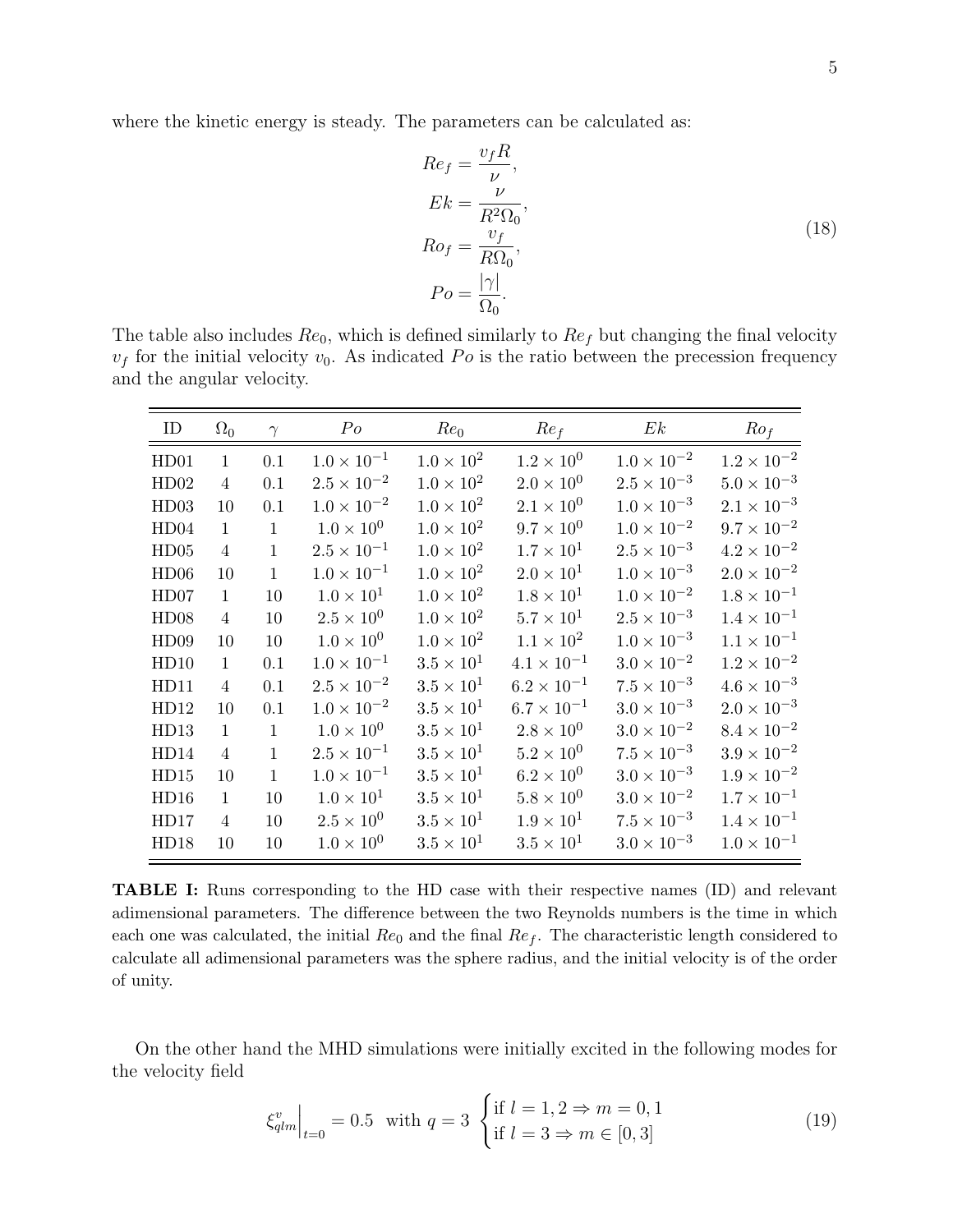and for the magnetic field:

$$
\xi_{110}^{B}\Big|_{t=0} = 0.5,
$$
\n
$$
\xi_{111}^{B}\Big|_{t=0} = 0.5(1-i),
$$
\n(20)

in order to have fields with net initial helicity, a feature known to favor dynamo action. The corresponding Table [II](#page-5-1) shows the different runs for the MHD case. We take the magnetic diffusivity  $\eta$  equal to the kinematic viscosity  $\nu$  so that a unit magnetic Prandtl number  $P_m$ is prescribed. In contrast to the HD case, only the values of  $\Omega_0$  and  $\gamma$  were varied. In this case we also considered negative values of the precession frequency, an important fact that we discuss in Section [III.](#page-5-0)

<span id="page-5-1"></span>

| ID    | $\Omega_0$   | $\gamma$     | $P_{O}$               | $Re_0$              | Re <sub>f</sub>      | Ek                    | Ro <sub>f</sub>       |
|-------|--------------|--------------|-----------------------|---------------------|----------------------|-----------------------|-----------------------|
| MHD01 | 10           | 0.1          | $1.0 \times 10^{-2}$  | $1.3 \times 10^{3}$ | $2.9 \times 10^{2}$  | $1.0 \times 10^{-4}$  | $2.9 \times 10^{-2}$  |
| MHD02 | 10           | $\mathbf{1}$ | $1.0 \times 10^{-1}$  | $1.3 \times 10^{3}$ | $3.7 \times 10^2$    | $1.0 \times 10^{-4}$  | $3.7 \times 10^{-2}$  |
| MHD03 | 10           | 10           | $1.0 \times 10^{0}$   | $1.3 \times 10^{3}$ | $1.24 \times 10^{3}$ | $1.0 \times 10^{-4}$  | $1.24 \times 10^{-1}$ |
| MHD04 | $\mathbf{1}$ | $-1$         | $1.0 \times 10^{0}$   | $1.3\times10^3$     | $6.3 \times 10^{2}$  | $1.0 \times 10^{-3}$  | $6.3 \times 10^{-1}$  |
| MHD05 | $\mathbf{1}$ | $-3$         | $3.0 \times 10^{0}$   | $1.3 \times 10^{3}$ | $4.2 \times 10^{2}$  | $1.0 \times 10^{-3}$  | $4.2 \times 10^{-1}$  |
| MHD06 | $\mathbf{1}$ | $-5$         | $5.0\times10^{0}$     | $1.3 \times 10^{3}$ | $3.85 \times 10^{2}$ | $1.0 \times 10^{-3}$  | $3.85\times10^{-1}$   |
| MHD07 | $\mathsf{R}$ | $-1$         | $1.25 \times 10^{-1}$ | $1.3\times10^3$     | $4.1 \times 10^{2}$  | $1.25 \times 10^{-4}$ | $5.1 \times 10^{-2}$  |
| MHD08 | 8            | $-3$         | $3.75 \times 10^{-1}$ | $1.3 \times 10^{3}$ | $1.3 \times 10^{3}$  | $1.25 \times 10^{-4}$ | $1.6 \times 10^{-1}$  |
| MHD09 | 8            | $-3.5$       | $4.4 \times 10^{-1}$  | $1.3 \times 10^{3}$ | $1.6 \times 10^{3}$  | $1.25 \times 10^{-4}$ | $2.0 \times 10^{-1}$  |
| MHD10 | 8            | $-4$         | $5.0 \times 10^{-1}$  | $1.3\times10^3$     | $1.9 \times 10^{3}$  | $1.25\times10^{-4}$   | $2.4 \times 10^{-1}$  |
| MHD11 | 8            | $-4.5$       | $5.6 \times 10^{-1}$  | $1.3 \times 10^{3}$ | $2.3 \times 10^{3}$  | $1.25 \times 10^{-4}$ | $2.9 \times 10^{-1}$  |
| MHD12 | 8            | $-5$         | $6.25 \times 10^{-1}$ | $1.3 \times 10^{3}$ | $2.8 \times 10^3$    | $1.25 \times 10^{-4}$ | $3.5 \times 10^{-1}$  |
| MHD13 | 16           | $-1$         | $6.2 \times 10^{-2}$  | $1.3 \times 10^{3}$ | $4.2 \times 10^{2}$  | $6.25 \times 10^{-5}$ | $2.6 \times 10^{-2}$  |
| MHD14 | 16           | $-3$         | $1.9 \times 10^{-1}$  | $1.3\times10^3$     | $1.1\times10^3$      | $6.25\times10^{-5}$   | $6.85\times10^{-2}$   |
| MHD15 | 16           | $-3.5$       | $2.2 \times 10^{-1}$  | $1.3 \times 10^{3}$ | $1.3 \times 10^{3}$  | $6.25 \times 10^{-5}$ | $8.35 \times 10^{-2}$ |
| MHD16 | 16           | $-4$         | $2.5 \times 10^{-1}$  | $1.3 \times 10^{3}$ | $1.6 \times 10^{3}$  | $6.25 \times 10^{-5}$ | $1.0 \times 10^{-1}$  |
| MHD17 | 16           | $-4.5$       | $2.8 \times 10^{-1}$  | $1.3 \times 10^{3}$ | $1.9 \times 10^{3}$  | $6.25 \times 10^{-5}$ | $1.2 \times 10^{-1}$  |
| MHD18 | 16           | $-5$         | $3.1 \times 10^{-1}$  | $13 \times 10^{3}$  | $2.2 \times 10^{3}$  | $6.25 \times 10^{-5}$ | $1.4 \times 10^{-1}$  |

TABLE II: Information of the MHD simulations with their name ID and adimensional parameters. The viscosity is the same for all runs and, in consequence, the initial Reynolds number too.

#### <span id="page-5-0"></span>III. RESULTS

#### A. HD Results

We first report the results for the purely hydrodynamic case (i.e., no magnetic field). We performed a parametric study changing three of the parameters of the system: the rotation rate  $\Omega_0$ , the precession frequency  $\gamma$  and the kinematic viscous coefficient  $\nu$ .

Since the torque given by the precession is forcing the system, whereas viscosity is acting as a dissipation force, it is natural to expect that at certain time the energy and enstrophy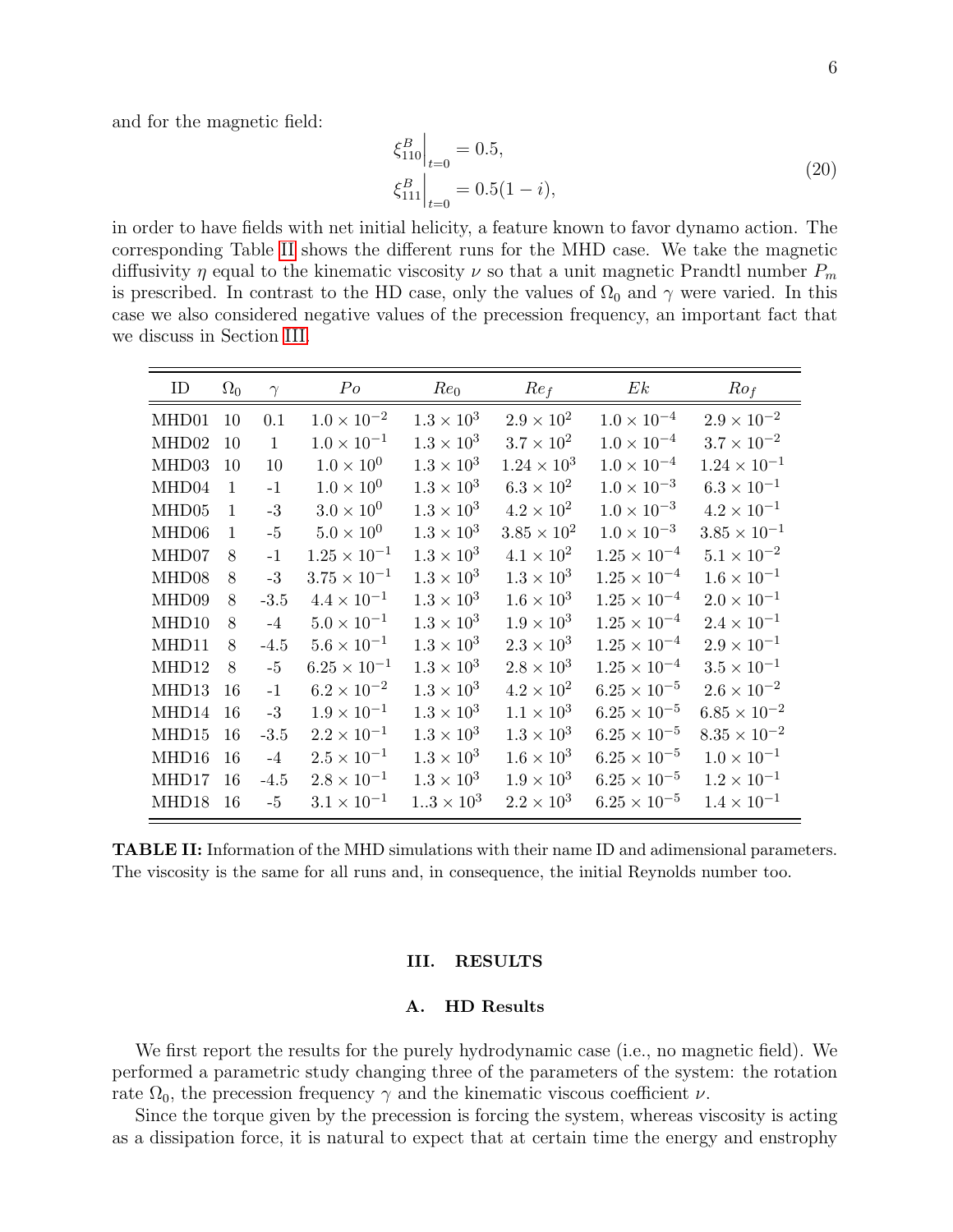have a statistically stabilization value. This is evidenced in Figure [1](#page-6-0) where for the two quantities a transitory regime followed by a stabilization is observed for our simulations. The transient initial decaying regime observed here is similar to previous results for the case without precession [\[21\]](#page-13-8). On the other hand, the presence of precession gives an asymptotic value for both the energy  $\int_V \bm{u}^2 dV$  and enstrophy  $\int_V \bm{\omega}^2 dV$ . This asymptotic value is different for each simulation, increasing when either  $\Omega_0$  or  $\gamma$  are increased (i.e. more energy injected) and decreasing for larger values of  $\nu$  (i.e. more energy dissipated).

In an attempt to model this asymptotic scaling we argue the following: looking at the energy equation [5](#page-1-3) without the current density that appears in the MHD case, we consider a scaling for the dissipation rate  $D \sim \nu U^2/l^2$  where we chose  $U = \langle v \rangle$  as a characteristic velocity of the system, and with the Taylor scale as the characteristic length  $l \sim \sqrt{\nu R/U}$ . This last expression is the result of considering the sphere radius  $(R = 1)$  as the injection length scale in the expression  $l \sim Re^{-1/2}R$ . In the scaling for the dissipation rate we neglect any effect of the boundary term. On the other hand we take a scaling for the energy injection rate as coming uniquely from the precession term,  $\epsilon \sim RU\gamma\Omega_0$ . Assuming a balance between the dissipation and the injection rate in the statistically stationary state  $D \sim \epsilon$  it follows then that the energy scales as  $U^2 \sim \gamma \Omega_0$ .

The proposed scaling is evaluated in Figure [2](#page-7-0) where we show the mean kinetic energy versus the corresponding  $\gamma\Omega_0$  value for that run and compare with the model (represented by a linear behavior in this plot). It can be seen that the results obtained in most of the simulations are consistent with the scaling proposed.

As a final diagnosis for the pure hydrodynamic case in Figure [3](#page-7-1) we show the kinetic energy spectra for different runs varying  $\Omega_0$ . It can be seen that the spectra follow a Kolmogorovlike behavior ( $\sim k^{-5/3}$ ) at the large scales, which is consistent with the development of stationary turbulence, although the range of scales is very limited.

<span id="page-6-0"></span>

FIG. 1: Energy  $E_k$  (left) and averaged enstrophy  $\langle \omega^2 \rangle$  (right) as a function of time for the runs HD04, HD05 and HD06.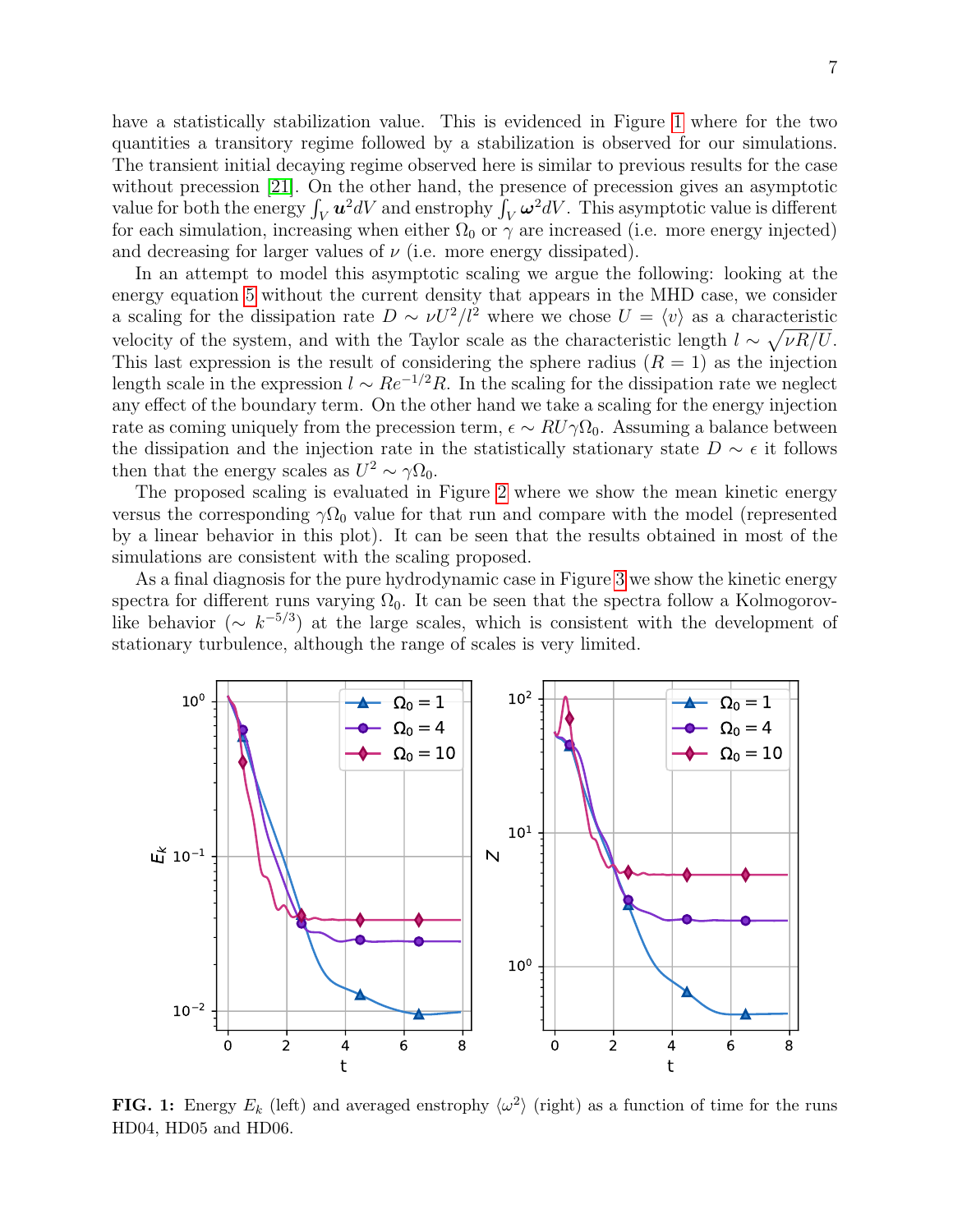<span id="page-7-0"></span>

**FIG. 2:** Mean kinetic energy  $\langle E_k \rangle$  of all the runs in Table [I](#page-4-0) as a function of  $\gamma \Omega_0$ . The dashed line corresponds to the scaling of the proposed model.

<span id="page-7-1"></span>

FIG. 3: Kinetic power spectra  $E$  as a function of the CK wavenumber  $k$  for different runs wih varying  $\Omega_0$ . The reference line corresponds to the Kolmogorov spectrum  $k^{-5/3}$ .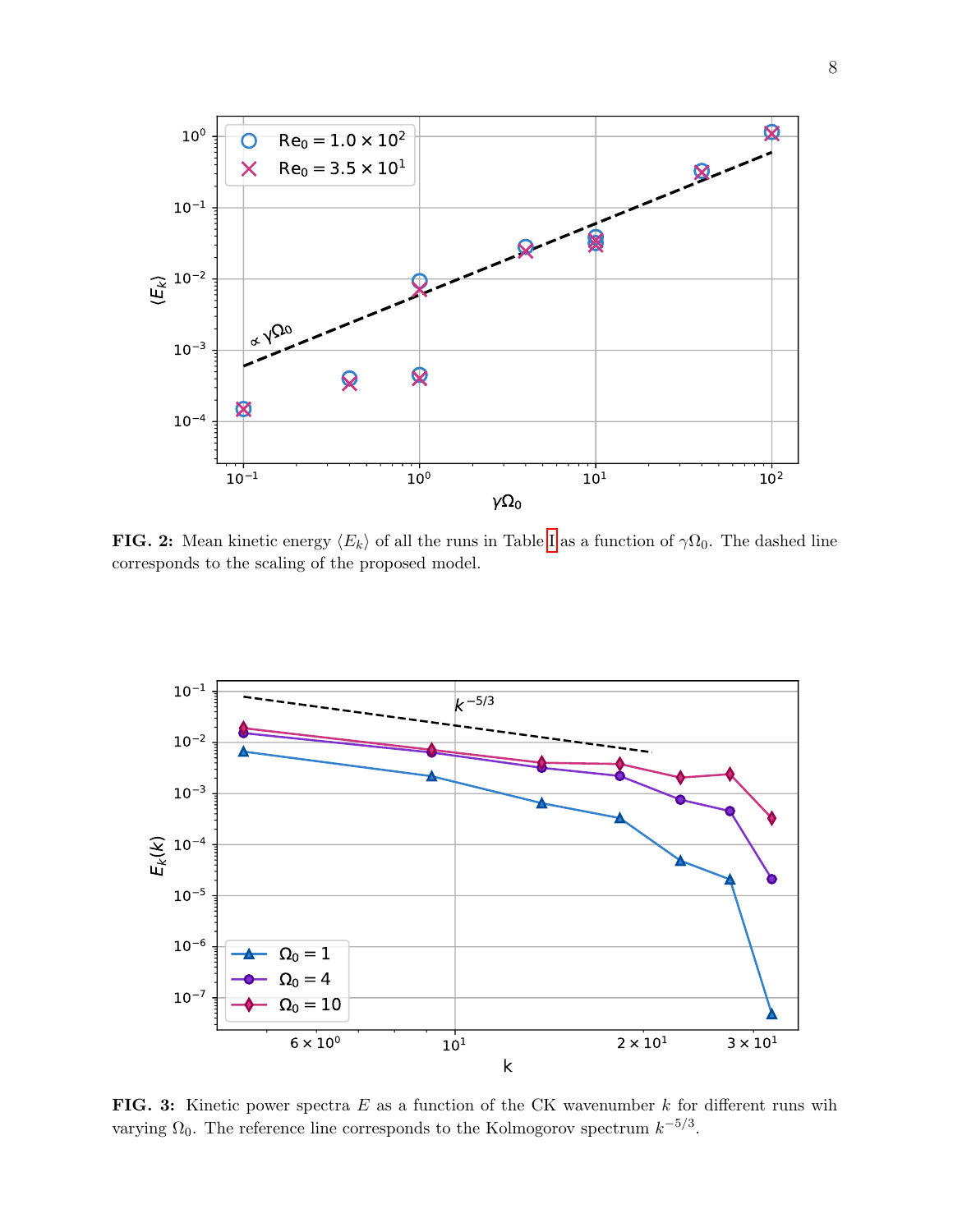#### B. MHD Results

We now consider adding a initial magnetic field to act as a seed, in order to study the feasibility of dynamo action, as well as the existence of magnetic dipole reversals. The forcing is again given by the precession term and we vary the parameters, in this case  $\Omega_0$ and the precession frequency  $\gamma$  in order to study the different behavior of the system for each case.

In Figure [4](#page-8-0) we show the results for the kinetic and magnetic energy as a function of time for three different runs, labeled MHD01, MHD02 and MHD03 which differ in the value of the precession frequency  $\gamma = 0.1, 1, 10$ , respectively, and with the same value for the rotating frequency  $\Omega_0 = 10$ . As it can be observed, the magnetic energy is not sustained, decaying to very low values, except for the high  $\gamma$  case, where nevertheless a final stationary value lower than the initial value is reached.

To explore a different regime we consider now the possibility of retrograde precession, that is, negative values of  $\gamma$ . The case of retrograde precession is particularly interesting, as it has been experimentally studied in several works related to the Earth's liquid core [\[6,](#page-12-2) [8,](#page-13-9) [22,](#page-13-10) [23\]](#page-13-11). The results for different runs with retrograde precession are shown in Fig. [5.](#page-9-0) The leftmost panel, where the magnetic energy is not sustained, corresponds to the case with  $\Omega_0 = 1$ . On the other hand, in the middle panel with  $\Omega_0 = 8$  a dynamo action is observed, for the larger values (in absolute value) of  $\gamma = -3, -5$ . A similar result is obtained for the case with  $\Omega_0 = 16$  in the rightmost panel. A case of clear magnetic field generation (i.e. dynamo action) is observed for the  $\Omega_0 > 1$  cases and for the largest values of (negative)  $\gamma$ . It seems that a critical value of  $\gamma = \gamma_c = -3$  exists, beyond which the magnetic energy is mantained at a stable level, i.e, a self-sustaining dynamo is attained.

<span id="page-8-0"></span>

FIG. 4: Magnetic and kinetic energy as a function of time for MHD01 (left), MHD02 (middle) and MHD03 (right) which differ in the precession frequency,  $\gamma = 0.1, 1, 10$ , respectively, and have the same value of  $\Omega_0 = 10$ . It can be observed that these runs do not generate dynamos, except for very high values of  $\Omega_0$  and  $\gamma$  as is the case for the MHD03 run (rightmost panel).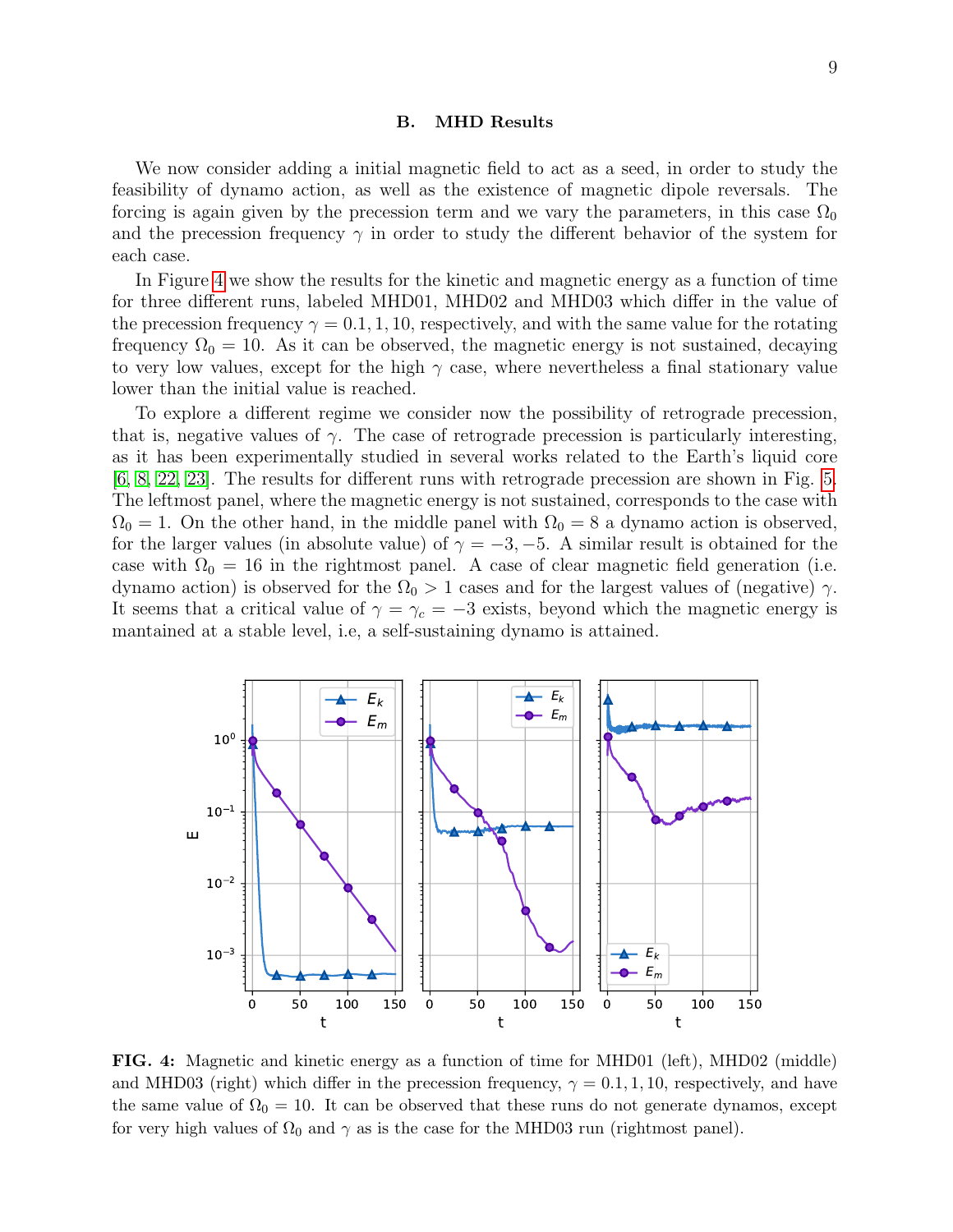<span id="page-9-0"></span>

**FIG. 5:** Comparison of the time evolution of the magnetic energy for different  $\gamma$  values. Each panel is distinguished by their corresponding value of  $\Omega_0$ . On the left with  $\Omega_0 = 1$  are the simulations MHD04, MHD05, MHD06, on the middle with  $\Omega_0 = 8$  are MHD07, MHD08 and MHD12, and finaly on the right with  $\Omega_0 = 16$  are the runs MHD13, MHD14 and MHD18.

<span id="page-9-1"></span>

**FIG. 6:** Total energy as a function of the quantity  $\epsilon/\sqrt{\gamma\Omega_0}$  for different runs (MHD08-MHD12 and MHD14-MHD18). The proposed scaling is indicated with the dashed line.

In order to obtain a scaling for the total energy (kinetic plus magnetic) we proceed in a similar way as was presented in the hydrodynamic results subsection. We assume in this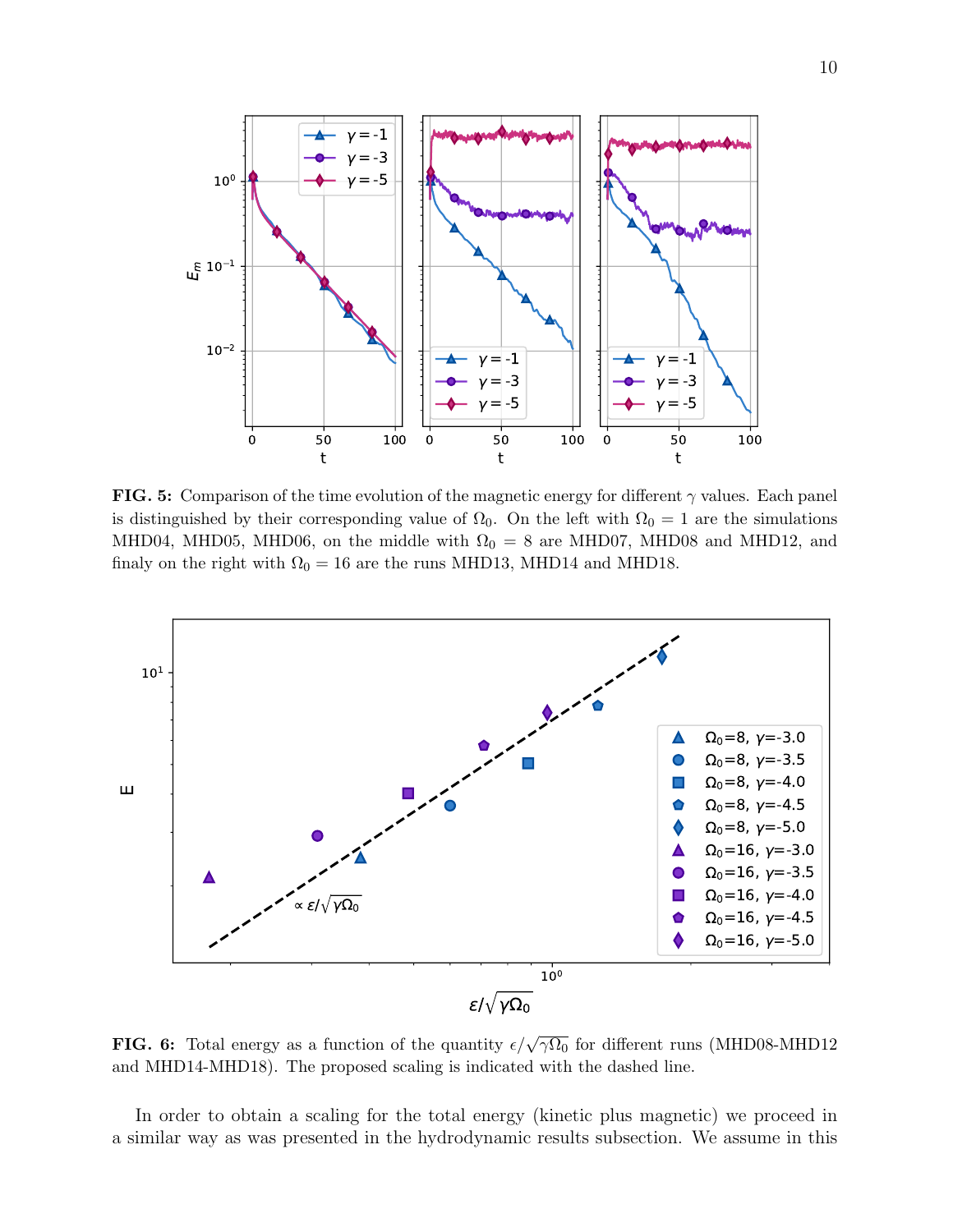case the injection rate is the same as the energy transfer rate (in a statistically stationary state), so  $\epsilon \sim (U^3 + B^2 U)/l \sim U^3/l$ , taking  $U \sim B$  as the results of the runs seems to indicate. Here l is a characteristic length which can be linked with the injection rate and the rotation parameters from the scaling  $\epsilon \sim l\Omega_0\gamma$  so we obtain  $l \sim \epsilon/(\Omega_0\gamma)$ . Replacing this scaling for l in the expression  $\epsilon \sim U^3/l$  it follows then that the total energy scales as this scaling for t in the expression  $\epsilon \sim U^2/t$  it follows then that the total energy scales as  $E = U^2 + B^2 \sim 2U^2 \sim \epsilon/\sqrt{\gamma\Omega_0}$ . This scaling is analyzed in Fig. [6,](#page-9-1) where the final average  $E = U^+ + B^- \sim 2U^- \sim \epsilon/\sqrt{\gamma} \Omega_0$ . This scaling is analyzed in Fig. 6, where the final average energy E is plotted against  $\epsilon/\sqrt{\gamma \Omega_0}$  for several runs. The straight line corresponding to the perfect scaling is shown as a reference and it is notable that for this case a turbulent scaling reproduces satisfactorily the behavior.

<span id="page-10-0"></span>

FIG. 7: Magnetic energy spatial spectra for runs with  $\Omega_0 = 8 \text{ (MHD08-MHD12)}$  on the left and with  $\Omega_0 = 16$  (MHD14-MHD18) on the right, all of them are for the time  $t = 150$ . It can be observed a predominance in the high values of  $k$  for all of the runs. This suggests that these are small scale dynamos.

Another type of diagnosis is presented in Fig. [7,](#page-10-0) which shows the magnetic energy spectra for different runs, all with sustained magnetic energy (i.e. self-sustaining dynamos). As can be seen the magnetic energy seems to be dominated by the larger values of  $k$ , meaning the dynamos are in a small scale regime.

An interesting phenomenon are the reversals of the magnetic dipole moment component parallel to the mean rotation axis,  $m_z$ . We show the behavior of the normalized value  $m_z/|m|$  vs time in Figure [8](#page-11-1) for a short time window (to better appreciate the dynamics) for a set of runs with  $\Omega_0 = 8$  and different values of  $\gamma = -3, -3.5, -4, -4.5, -5$ , from top to bottom. The plots reveal the existence of reversals in all these dynamo runs and it can also be seen that the dynamics seems to be faster for the larger values of  $|\gamma|$ . The right panel of Fig. [8](#page-11-1) shows the normalized histograms corresponding to the distribution of times between reversals (waiting times). The histograms are consistent with the fact that the reversals occurs faster when the value of the precession frequency  $|\gamma|$  is greater, because there is a greater domain of long waiting times for cases with smaller values of  $|\gamma|$ .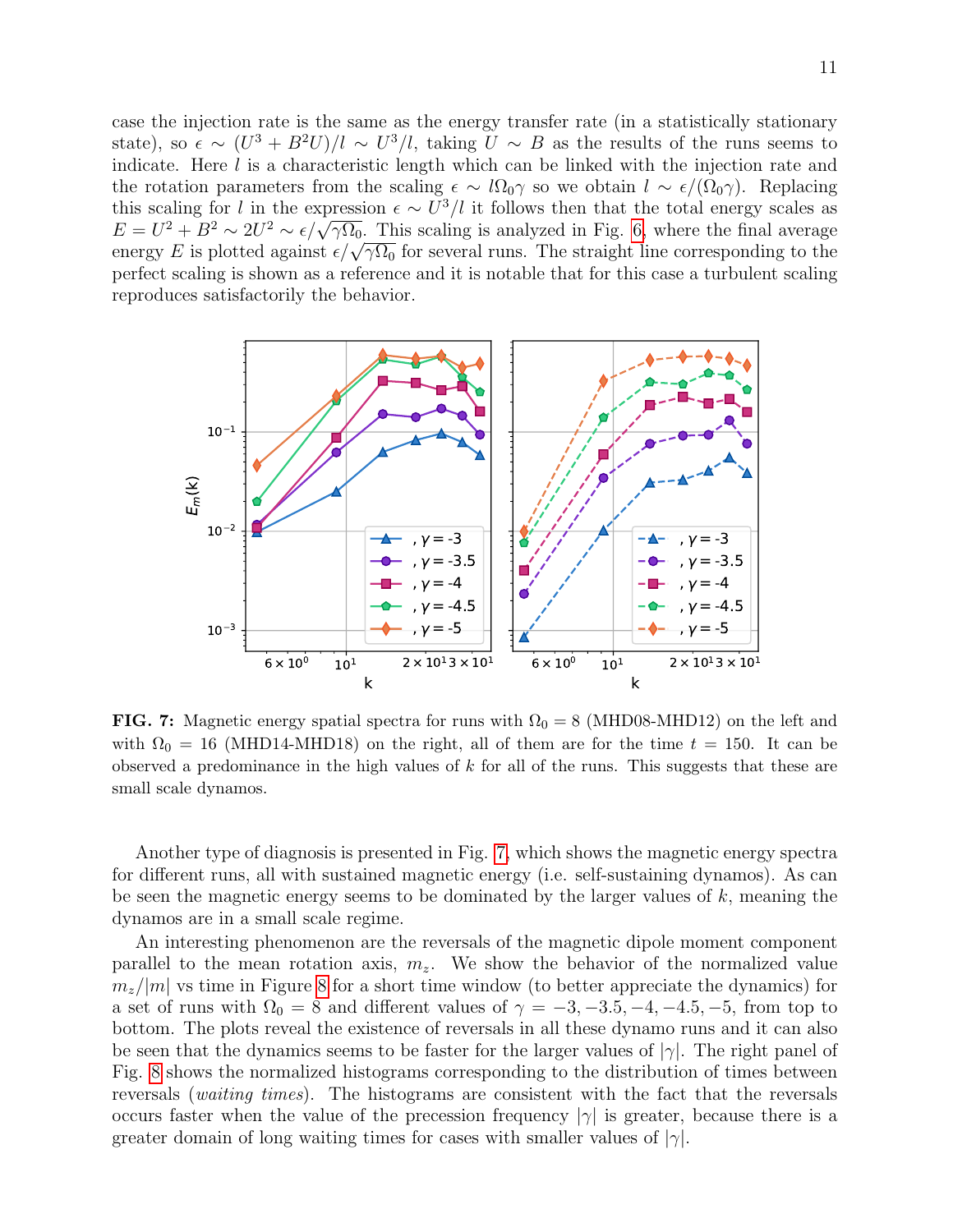<span id="page-11-1"></span>

**FIG. 8:** Time evolution of the normalized z component of the magnetic dipole moment  $m_z/|m|$ for a time window between t=100 and t=120, for all the dynamo runs with  $\Omega_0 = 8$  (left) and values of  $\gamma = -3, -3.5, -4, -4.5, -5$ , from top to bottom. Normalized histograms of the time  $\tau$  between reversals (waiting times) are shown on the right. The simulations that are shown in this figure are MHD08-MHD12.

# <span id="page-11-0"></span>IV. CONCLUSIONS

In the scenario of a rotating and precessive sphere filled with fluid, the incompressible HD and MHD equations were studied by direct numerical simulations. For both cases, a Galerkin spectral code was used. This method decomposes the fields in orthogonal Chandrasekhar-Kendall eigenfunctions. Being purely spectral, this numerical technique allowed us to integrate the system with high accuracy.

In a purely hidrodynamic setting, we found that the kinetic energy and enstrophy present a transitory regime that behaves like the non-precessional case, after which a steady state is reached. This regime was dominated by dissipation even though the spectrum present a power law of  $k^{-5/3}$  which corresponds to the development of turbulence. We presented a model for the scaling of the kinetic energy with the parameters of the system which showed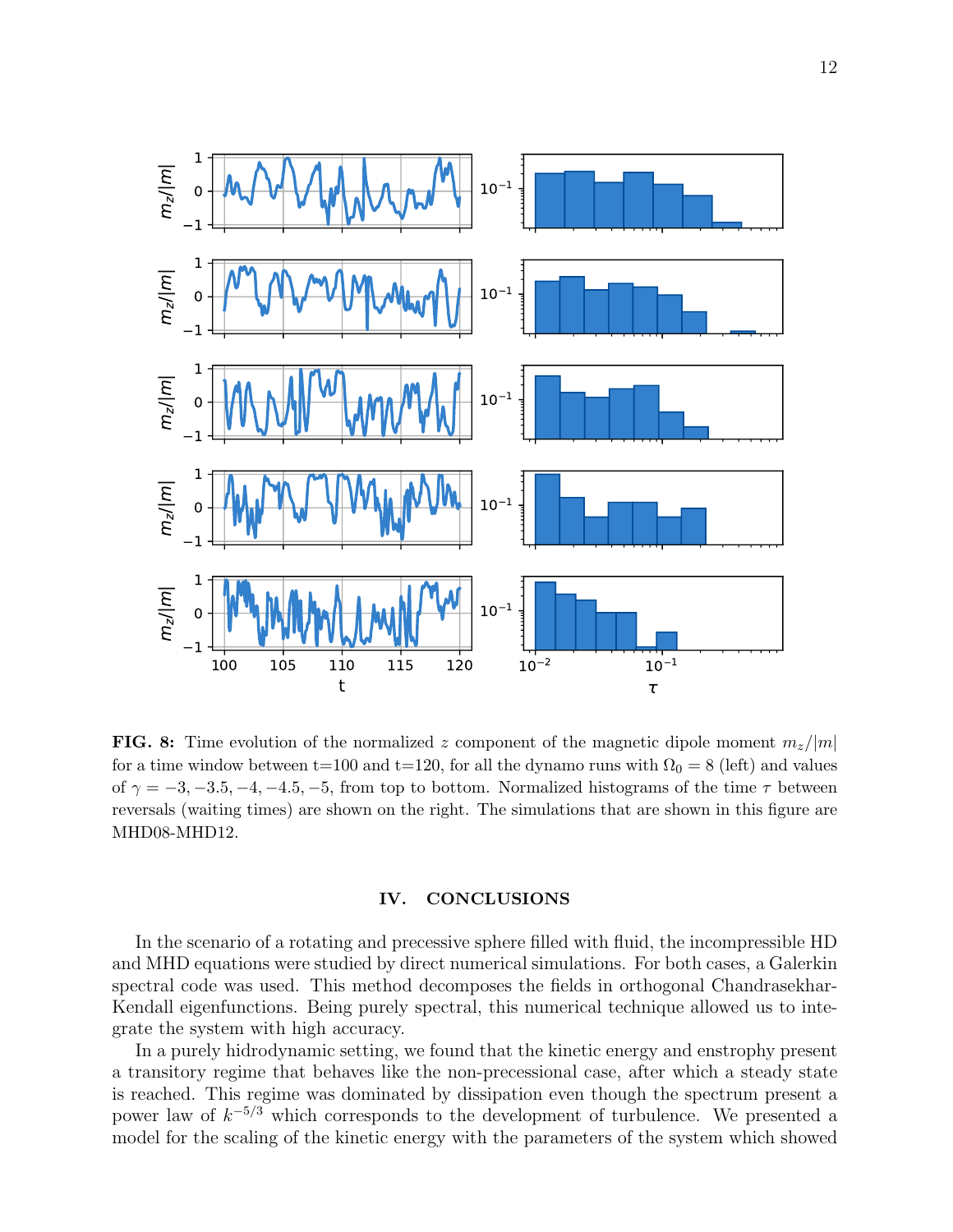very good agreement with the results from the simulations.

For the MHD case, we separated the study into in two scenarios, by taking into account the direction of precession rotation. For the case of prograde precession we could generate dynamos only with high values of  $\Omega_0$  and  $\gamma$ . On the other hand, using retrograde precession if the  $\Omega_0$  value is large  $(\Omega_0 = 8 \text{ or } \Omega_0 = 16)$  we showed that there is a critical value of the precession frequency in order to attain a stabilization in the magnetic energy. This critical frequency is around  $\gamma_c = -3$  for either of the two angular velocity amplitude  $\Omega_0$  considered, and flows operating at  $\gamma < \gamma_c$  showcased self-sustaining dynamos in both cases. For low rotation amplitude,  $\Omega_0 = 1$ , a monotonic decay of the magnetic energy was observed in the region of parameter space explored. For the MHD cases which presented sustained dynamo action, a scaling relation for the total energy in the steady state was proposed using the parameters of the problem. The proposed scaling showed a very good agreement with the results as well.

Finally we studied the behaviour of the magnetic field generated. We found that all dynamos present dominance of the small scales in the spectra of the magnetic energy, this suggest that the simulations operate in the regime of small scale dynamos. Another interesting feature of all dynamos with a preferential direction is the presence of multiple dipole moment reversals. Moreover, doing a statistical analysis we observed slower dynamics in the dipole moment when the precession is also slower, i.e., when the absolute value of the frequency precession  $(|\gamma|)$  is smaller.

The presented results constitutes a first numerical study of the influence of the precession in the dynamics of HD and MHD in a rotating sphere filled with a fluid or magnetofluid. We believe that these results show interesting and novel features of rotating fluids with precession which deserve further study in the future.

# ACKNOWLEDGMENTS

The authors acknowledge support from CONICET and ANPCyT through PIP, Argentina Grant No. 11220150100324CO, and PICT, Argentina Grant No. 2018-4298.

- [3] P. H. Roberts and G. A. Glatzmaier, Geodynamo theory and simulations, [Rev. Mod. Phys.](https://doi.org/10.1103/RevModPhys.72.1081) 72[, 1081 \(2000\).](https://doi.org/10.1103/RevModPhys.72.1081)
- <span id="page-12-3"></span>[4] R. Monchaux, M. Berhanu, S. Aumaˆıtre, A. Chiffaudel, F. Daviaud, B. Dubrulle, F. Ravelet, S. Fauve, N. Mordant, F. Pétrélis, M. Bourgoin, P. Odier, J.-F. Pinton, N. Plihon, and R. Volk, The von kármán sodium experiment: Turbulent dynamical dynamos, [Physics of Fluids](https://doi.org/10.1063/1.3085724) 21, [035108 \(2009\).](https://doi.org/10.1063/1.3085724)
- <span id="page-12-1"></span>[5] U. R. Christensen, J. Aubert, and G. Hulot, Conditions for earth-like geodynamo models, [Earth and Planetary Science Letters](https://doi.org/10.1016/j.epsl.2010.06.009) 296, 487 (2010).
- <span id="page-12-2"></span>[6] K. Stewartson and P. H. Roberts, On the motion of liquid in a spheroidal cavity of a precessing rigid body, [Journal of Fluid Mechanics](https://doi.org/10.1017/S0022112063001063) 17, 1–20 (1963).

<span id="page-12-0"></span><sup>[1]</sup> G. A. Glatzmaiers and P. H. Roberts, A three-dimensional self-consistent computer simulation of a geomagnetic field reversal, Nature 377[, 203 \(1995\).](https://doi.org/10.1038/377203a0)

<sup>[2]</sup> S. I. Braginsky and P. H. Roberts, Equations governing convection in earth's core and the geodynamo, [Geophysical & Astrophysical Fluid Dynamics](https://doi.org/10.1080/03091929508228992) 79, 1 (1995).